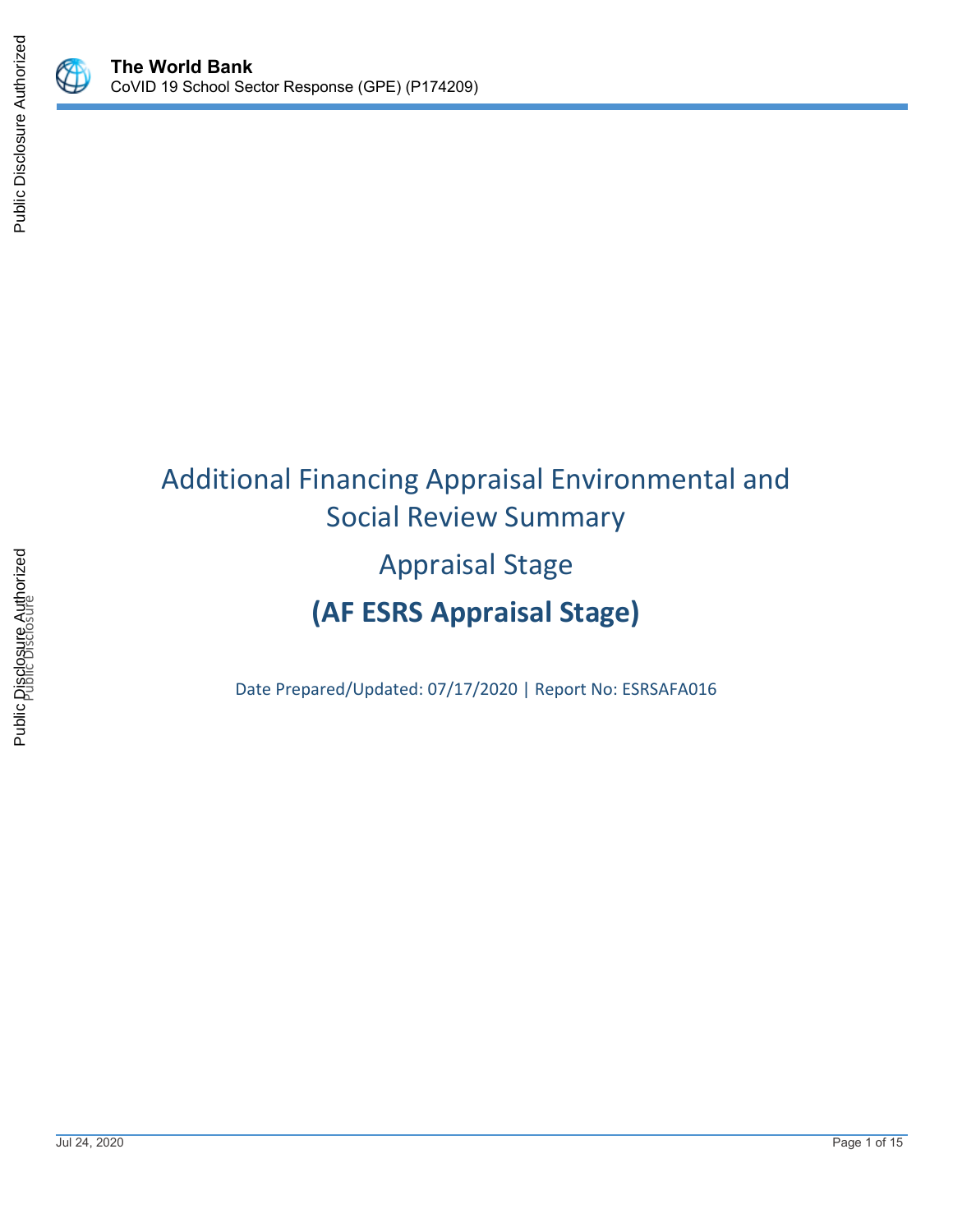

## **BASIC INFORMATION**

#### **A. Basic Project Data**

| Country                    | Region                                  | Borrower(s)                     | Implementing Agency(ies)                         |
|----------------------------|-----------------------------------------|---------------------------------|--------------------------------------------------|
| Nepal                      | SOUTH ASIA                              | Nepal                           | Ministry of Education,<br>Science and Technology |
| Project ID                 | Project Name                            |                                 |                                                  |
| P174209                    | CoVID 19 School Sector Response (GPE)   |                                 |                                                  |
| Parent Project ID (if any) | Parent Project Name                     |                                 |                                                  |
| P160748                    | Nepal School Sector Development Program |                                 |                                                  |
| Practice Area (Lead)       | <b>Financing Instrument</b>             | <b>Estimated Appraisal Date</b> | <b>Estimated Board Date</b>                      |
| Education                  | Program-for-Results<br>Financing        | 6/29/2020                       | 8/6/2020                                         |

## Proposed Development Objective

 The Program Development Objective is to improve the quality, equitable access, and efficiency of basic and secondary education in Nepal by supporting the Government's School Sector Development Program.

| <b>Financing (in USD Million)</b>    | <b>Amount</b> |
|--------------------------------------|---------------|
| <b>Current Financing</b>             | 6461.00       |
| <b>Proposed Additional Financing</b> | 0.00          |
| <b>Total Proposed Financing</b>      | 6461.00       |

## **B. Is the project being prepared in a Situation of Urgent Need of Assistance or Capacity Constraints, as per Bank IPF Policy, para. 12?**

Yes

## **C. Summary Description of Proposed Project [including overview of Country, Sectoral & Institutional Contexts and Relationship to CPF]**

In Nepal, the first case of COVID-19 was detected on January 24, 2020. Government of Nepal had imposed a nationwide lockdown since March 24, 2020 to reduce the spread of COVID-19. The cabinet announced new measures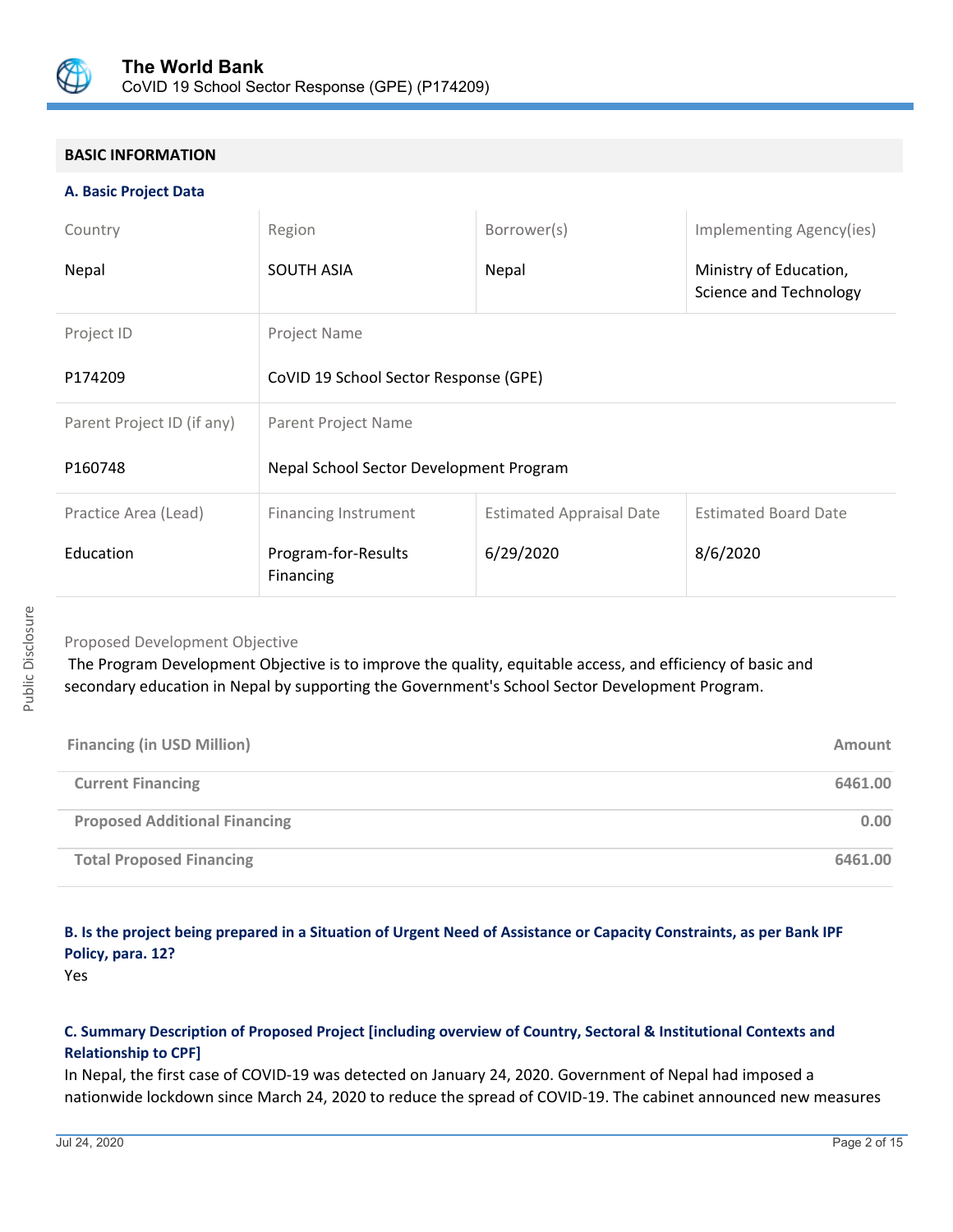

to ease the lockdown on June 11, 2020. This easing of the lockdown will undergo a three-phased approach, the first phase to last three weeks beginning June 15, 2020. In the first phase, while the operation of health and essential services will continue, economic activities will open up, including work on development projects while adhering to public health and safety protocols and social distancing. Offices (government, non-government, private) will be allowed to open in two shifts together with easing of vehicular movement. However, the education sector, international and domestic flights, public transport and large gatherings will remain closed. Based on the success of the first phase, a second phase will be initiated with further easing of measures.

While Nepal has made impressive gains in education access, learning levels remain low and unequal. Net enrolment rate (NER) at the primary level increased from 81 to 96 percent between 2004 and 2019. At the secondary level, NER increased from 48 to 62 percent between 2007 and 2019. Nepal has also achieved gender parity in basic and secondary education. However, learning levels are low and unequal as well. National Assessment of Student Achievement (NASA) show that in Grades 3, 5, and 8, less than 20 percent of students master basic competencies in problem solving and reasoning. Moreover, there is strong inequality in learning outcomes across districts and by socioeconomic status, ethnicity, and language spoken. According to the Bank's Human Capital Index, a child born in Nepal today will be 49 percent as productive when she grows up as she could be if she enjoyed complete education and full health. While children in Nepal can expect to complete 11.7 years of schooling by age 18, adjusted for quality of learning, this is equivalent to 6.9 years: a learning gap of 4.8 years.

On March 16, 2020, the Ministry of Education, Science and Technology (MOEST) announced a nationwide closure of all educational institutions due to COVID-19 pandemic. This applies to all public and private schools, colleges, universities and technical and vocational institutions. As of now, the MOEST's decision is to keep schools and education institutions closed in line with the phase-wise easing of lockdown. It is expected that schools will remain closed until August 2020. In Nepal, for pre-primary to Grade 10, the school academic calendar goes from April to March with end-of-year exams administered in mid/late March (the academic calendar varies slightly by region). So, for the school sector, announcement of the school closure came at the end of the academic year. For grades 1-9, final examinations were completed before the school closure, but children have not been able to return to schools due to the ongoing lock-down. As a result, an estimated 8.2 million children are out of school due to the lockdown. If the school closures are prolonged without appropriate measures to counter the adverse impacts, it will have negative impact on school enrollment and learning outcomes and long-term negative impact on jobs, human capital accumulation and country's development.

The Nepal Education Cluster, led by the MOEST and Centre for Education and Human Resource Development (CEHRD) and co-led by UNICEF and Save the Children, has developed the scenario-based Education Cluster COVID-19 Contingency Plan (ECCCP) to mitigate and respond to the potential impacts on the education sector. The objective of ECCCP is to: (i) ensure adequate capacity for management and coordination during the response period; (ii) strengthen disease prevention and resilience within the school system and among students, teachers, parents and caregivers; (iii) support continuity of education/learning for all children, including children with disabilities (CwD) and from marginalized backgrounds.

Three education-specific scenarios have been developed in the case of extended school closure (i) up to mid-July, (ii) up to September 2020, and (iii) for the majority or entire duration of the 2020-21 academic year. A case load projection (i.e. how many children will be affected/ in need of support) has been undertaken based on these three scenarios. In addition, a scenario in the context of second wave of infection will also need to be considered. The activities proposed in ECCCP aims to ensure continuity of learning for all children using different modalities. The COVID-19 pandemic has already had profound impact on education systems around the world, including Nepal, and threatens to undo the progress and deepen inequality. The pandemic threatens the education progress through two main channels: (i) the immediate impacts of school closures, (ii) the impact of schools being used as quarantine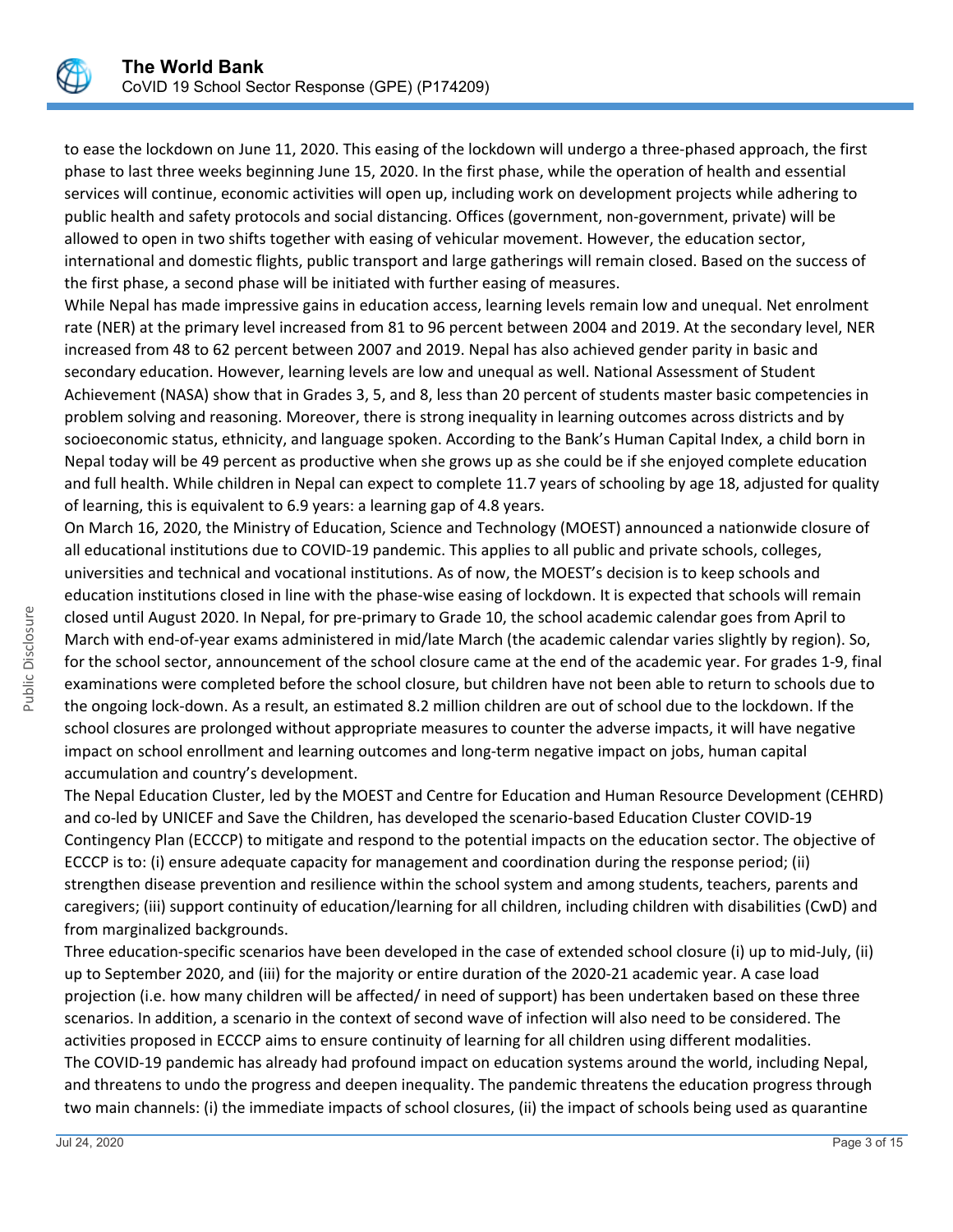

facilities can delay reopening of schools; and (ii) the impacts of the economic shock sparked by the policies and social distancing measures put in place to slow the transmission. Without aggressive and targeted measures to counter the effects, the shocks will lead to learning loss, increased dropout rates, and accentuate the inequality with the most vulnerable students disproportionately bearing the brunt of the shocks. It is important to prevent expected spikes in domestic abuse, teenage pregnancy, and consequent dropping out from school resulting from stay at home orders in the current pandemic.

The proposed Additional Financing will add an IPF component to the SSDP using the IPF modality with the objective to maintain access to basic education in grant-supported local governments and build resilience for continued learning. The AF component will contribute to the implementation of Ministry of Education Science and Technology's Education Cluster COVID 19 contingency plan, to support continuation of learning for approximately 6.5 million children in basic education in Nepal.

The AF will support the following activities:

(i) Remote learning methods for continued learning for all children, including children with disabilities (CwD) and children from marginalized backgrounds: This will include activities to ensure continuity of learning for all children; communication campaign and sharing of information; design of teacher professional development programs for teachers; and strengthen the Education Management Information Systems.

(ii) Support to sub-national level to support safe re-opening and continued learning: This will include: (i) printing and distribution of learning packs to children from marginalized background with no access to media or internet; (ii) continued Professional Development of Teachers and Head-teachers; (iii) school grants to selected local governments, and school grants to schools with resource classrooms and special schools to ensure safe reopening of schools and continued learning.

## (iii) Management, and Monitoring and Evaluation

The proposed AF is aligned with the World Bank Group's Nepal Country Partnership Framework (CPF) 2019–2023 (Report No. 121029-NP, July 10, 2018). Drawing from the country's development priorities, the CPF focuses on three transformative engagement areas: public institutions (Focus Area 1), private sector led jobs and growth (Focus Area 2) and inclusion and resilience (Focus area 3). Under Focus Area 3, the Bank aims to promote opportunities for greater inclusion and resilience to achieve greater equity in human capital development and preparedness against health shocks, climate change impact and natural disasters. The project will directly support the Focus Area 3 of enhancing inclusion and resilience by assisting in achieving its Objective 3.1 (improving equity in access to quality education). The project will also contribute to objective 1.2 (strengthened institutions for public sector management and service delivery) under Focus Area 1 (Public institutions). These will contribute to poverty reduction and shared prosperity at the country level. The proposed project is also well aligned with the World Bank's Human Capital and Learning Poverty Projects through its focus on equitable education access and learning.

#### **D. Environmental and Social Overview**

D.1. Detailed project location(s) and salient physical characteristics relevant to the E&S assessment [geographic, environmental, social]

The Program Development Objective (PDO) of SSDP is to improve the quality, equitable access and efficiency of basic and secondary education in Nepal by supporting the Government's School Sector Development Program. The main objective of this AF is to preserve the achievements made under SSDP, including maintaining access to basic education in grant-supported local governments and build resilience for continued learning. The implementation of the proposed AF for COVID-19 School Sector Response will complement activities that are ongoing under the national School Sector Development Program (SSDP). The AF is designed to support the schools in restoring teaching learning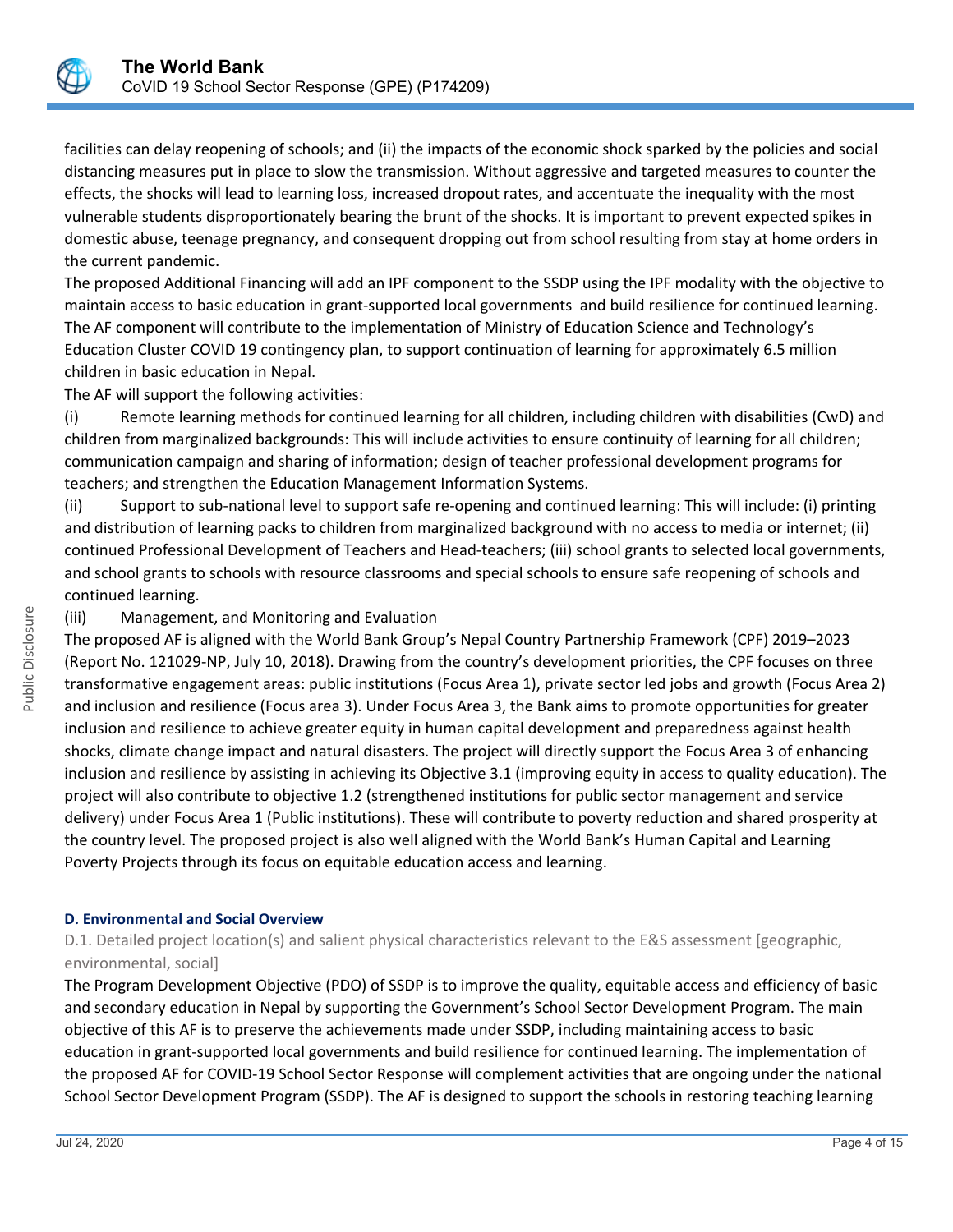

environments and will be implemented in all seven provinces and all regions of the country covering hills, mountains and terai. At local level, the Project will reach all 753 rural and urban municipalities which are represented by Municipal Level Education Units /Local Goverenment Bodies. For select but most disadvantaged local governments (100-125 LGs) in regions that have been impacted by CoVID-19. The AF will provide support through schools grants to ensure safe re-opening of schools and continued learning.

Some impacts from the use, storage and disposal of disinfectants, wastewater, storage of construction materials, disposal of solid waste including hygiene and sanitation materials are anticipated from the implemention of Result Area 4.2 which will support minor refurbishment of WASH facilities (including ensuring availability of water) with a focus on ensuring accessibility for girls and Children with Disabilities (CwD). Likewise, the social risks asscociated with implementation of Results Areas 4.1,4.2 and 4.3 are risks of exclusion of vulnerable children, high dropouts of children from displaced families, lack of capacity of schools and teachers for outreach, and reduced learning capacity due to digital distance learning and etc.

Like all sectors, COVID-19 is expected to cause multifaceted impacts in the public sector education of Nepal. Currently, millions of students who are enrolled in basic education throughout the country are affected by the closure of schools. The pandemic has fueled numerous rumors and uncertainties related to the opening of the schools and prevalent teaching - learning environments in the future. In this context, the proposed COVID-19 School Sector Response Program (COVID-19 SSRP) has been designed with several remedial measures aimed at bridging the teaching - learning gaps in basic level education. The primary beneficiaries of this project are all children including those from vulnerable segments of society such as poor, female, disabled, living with HIV/AIDS, indigenous, ethnic and religious minority, internally displaced and migrant families. Children from vulnerable communities including indigenous people and Dalits in rural and urban areas are likely to be disproportionately affected by COVID-19. In rural hills and mountains, where there are no or minimum health facilities, school going children will face shortage of basic health protective measures such as masks, disinfectants, sanitizers, soap and water for hand washing and cleaning etc. that are essential to cope with the pandemic. In urban areas, the children from poor families such as slum dwellers, hourly wage earners, unemployed and other vulnerable groups will not be able to afford the costs for these facilities. The children of vulnerable groups are more likely to suffer from increased shortage of food, housing, jobs etc. if the lock down is prolonged with continued travel restrictions and social distancing measures. These situations may restrict poor families from continuing their children's schooling leading to increased dropouts and contributing to poor learning outcomes.

## D. 2. Borrower's Institutional Capacity

The SSDP Steering Committee chaired under the MOEST is the Apex Body responsible for policy planning, implementation and overall guidance of school level education. The Centre for Education and Human Resource Development (CEHRD), which is headed by CEHRD Director within MOEST, is delegated the authority for day to day implementation of existing SSDP at the federal level which will also assume the responsibility to implement the COVID-19 Response under this AF. CEHRD has been implementing projects financed by the World Bank and is well versed on safeguard policies and has a dedicated focal person for addressing and managing environment and social risks. However, World Bank's new environmental and social framework (ESF) will apply to the proposed additional financing activities and CEHRD will need additional support in preparing the required E&S instruments as per the Environmental and Social Standards (ESS). The AF will support strengthening the capacity of existing structure within CEHRD and provide additional human resources to support implementation activities.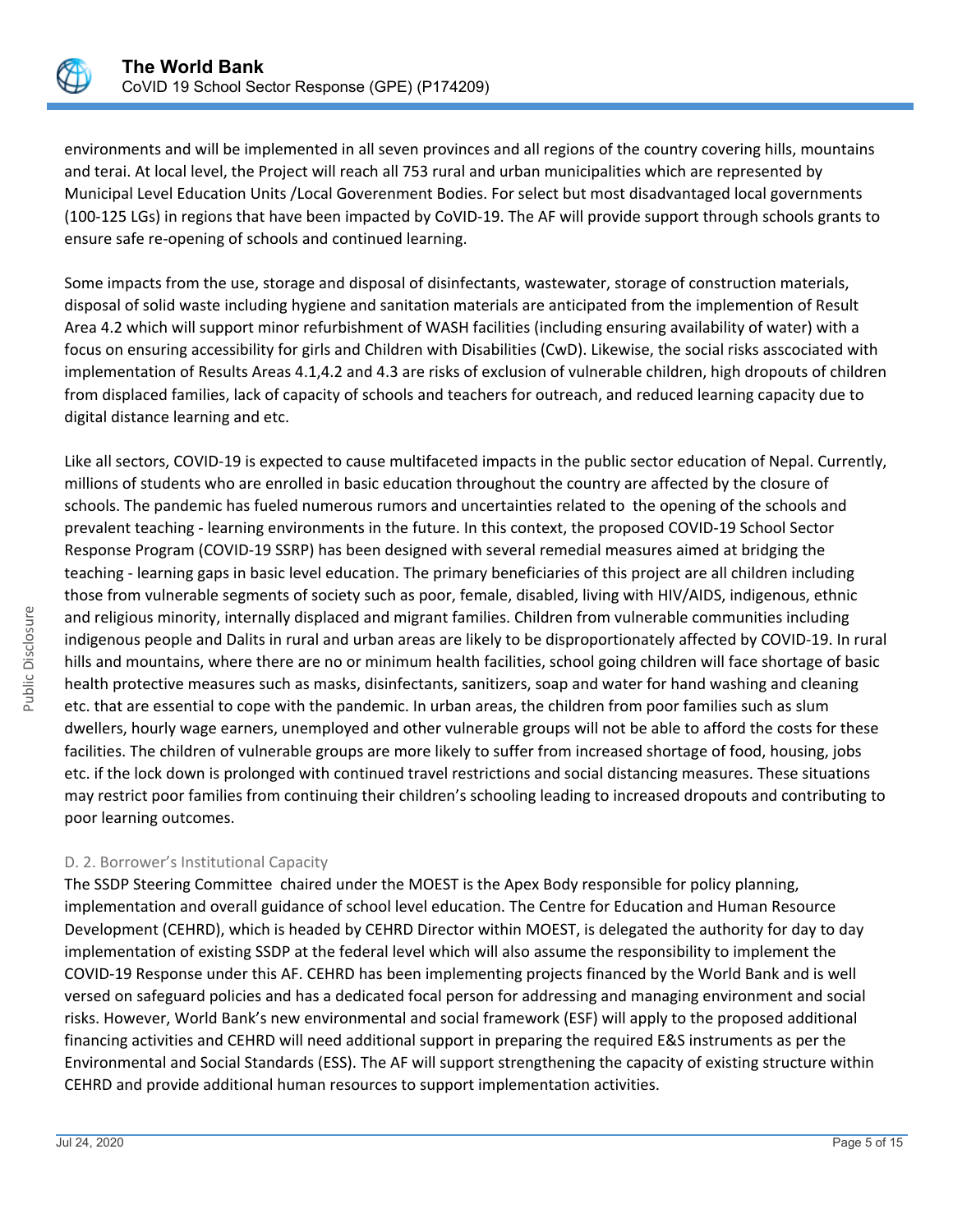

A Project Coordination Unit (PCU) will be established within CEHRD's existing set up to carry out the AF supported activities. The PCU will be staffed by Project coordinator and different sector specialists such as financial management specialist, procurement specialist, and an environment and social safeguard specialist. The proposed AF will support strengthening the capacity of existing structure within CEHRD and provide additional human resources to support AF implementation activities. The AF will provide support to the implementation, including supervision, monitoring and evaluation, procurement and financial management and auditing. It will also support the costs of Local Level (LG)-level focal point to ensure data collection and implementation of AF supported activities. Implementation of activities under the AF IPF components will be supported by MoEST/CEHRD, provincial and local governments as well as by UN Agency and CSOs/ INGOs.

Under the new federal structure, most of the responsibilities for basic and secondary education have shifted to the local level. The Local Government Operation Act, 2017 outlines 23 functions of local governments related to school education. The PCU for the AF will coordinate with Local governments, Development Partners, including UN Agencies, CSOs, teachers and School Management Committees to support implementation, including collecting and disseminating information and data and monitoring.

## **II. SUMMARY OF ENVIRONMENTAL AND SOCIAL (ES) RISKS AND IMPACTS**

## **A. Environmental and Social Risk Classification (ESRC) Substantial Substantial Substantial Substantial Substantial**

## **Environmental Risk Rating Moderate School School School School School School School School School School School School School School School School School School School School School School School School School School Scho**

The proposed investments under this AF will improve the capacity of the GoN to prevent and control the COVID-19 pandemic disease in the School sector. Some of the proposed activities under the AF includes opportunities for enhancing school sanitation & health protocols including health screening, minor refurbishment of WASH facilities, sanitization of schools before reopening, especially schools that have been used as quarantine facilities, training in basic to intermediate-level digital skills for students and mitigating learning loss, through inclusive distance learning programs for all children.

Environmental risks are anticipated from use of disinfectant and chemicals, waste disposal of all school sites facilities including offices, accommodation, canteens, common spaces, and disposal of solid waste, water quality and wastewater generated from improvement and rehabilitation of WASH facilities (hygiene and sanitation) and sanitary wastes. Unsafe use of chemicals, disposal of waste and open burning of sanitary waste may affect the students and community. However, these identified impacts are site specific and can be addressed through established protocols and measures as guided in the ESMF.

Since there will be no civil works, construction related environmental impact is not likely. The AF interventions are not likely to affect any biodiversity, natural/critical habitat, ecosystem or living natural resources negatively.

Hence, the associated environmental risk is assessed to be Moderate.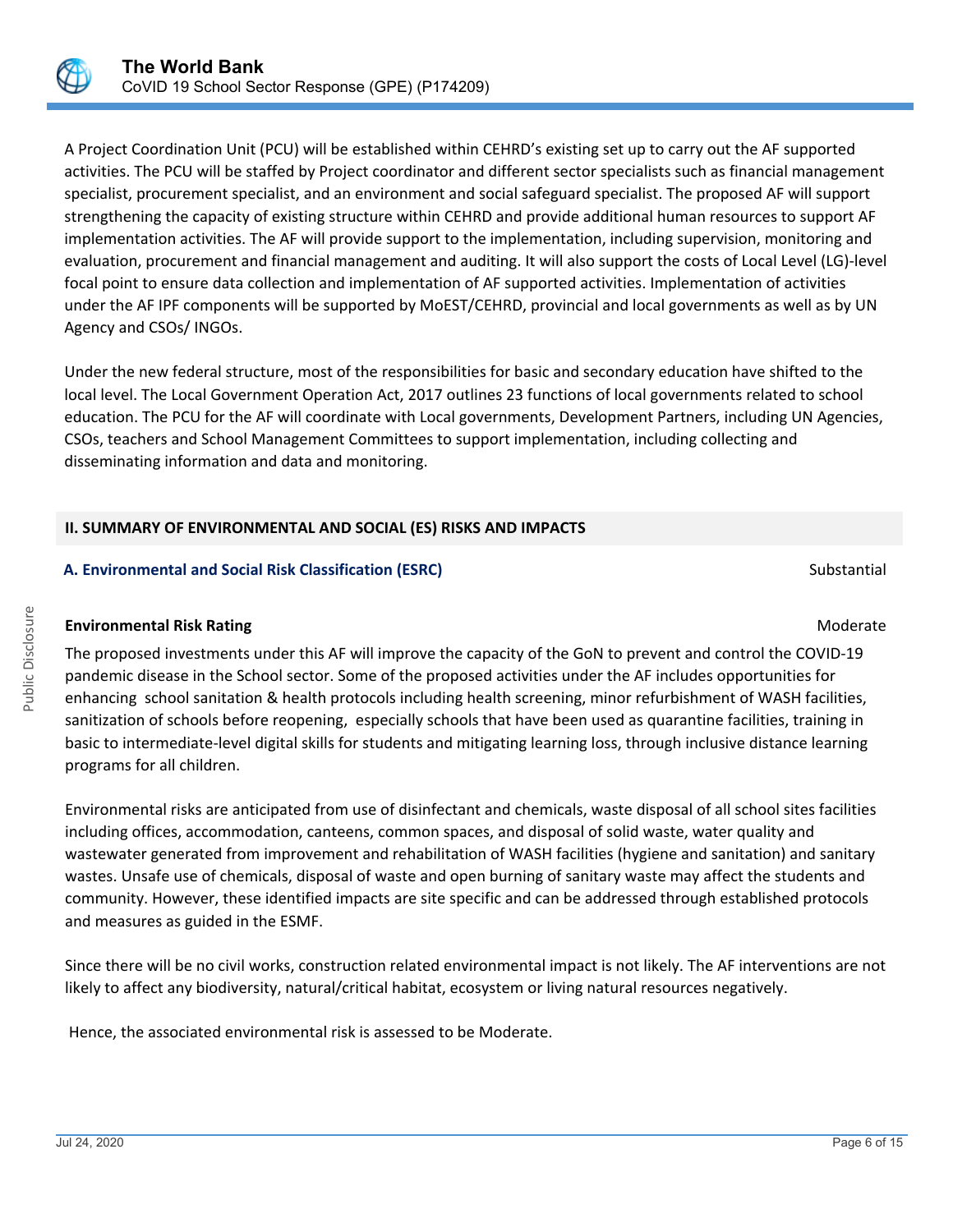

#### **Social Risk Rating Substantial Risk Rating Substantial Risk Rating Substantial Risk Rating Substantial Risk Rating Substantial Risk Rating Substantial Risk Rating Substantial Risk Rating Substantial Risk Rating Substantia**

The AF is designed to address the impact of COVID-19 on public school education with a focus on basic education. Number of interventions are proposed under the AF, such as design of remote learning methods for continued learning, content development and delivery, communication campaign, learning loss assessment, development of remedial measures, development of guidelines/standards for teachers' professional development, school grants for select local governments to ensure safe re-opening of schools, psychosocial support for CwD, parents and teachers, disinfecting school premises for reopening, minor refurbishments of WASH facilities and enhancement of EMIS system and capabilities of the Implementing Agency (IA).

However, the activities to ensure continuity of learning for all children, communication campaign and sharing of information may exclude children from marginalized communities (poor, Dalits, IPs), and CwD due to limited outreach, inability to reach remote locations and communities, language barriers, and other social norms. The teaching strategies developed may not be suitable for responding to specific needs of students belonging to marginalized communities, IPs and other vulnerable groups, CwD, etc., which may pose a risk on equity related targets.

Using digital platforms for distance learning poses major challenges where many still do not have uninterrupted power supply, media or internet services. This poses number of challenges, including exclusion of students from remote communities, low income groups, CwD, girls, and those without access to media/internet, creating gaps in learning opportunities and disengagement from learning; many students may be excluded from scheduled classes, information on disease prevention such as handwashing and recommended social distancing measures, prevention of SEA/SH, and other coping strategies to continue schooling. Inability to mitigate the added challenges posed by the COVID-19 pandemic may result in significant increase in school drop outs, increased out of school children, increased child marriage and adolescent pregnancy, SEA/SH, and forced child labor. This will contribute to widening the gap on inequity related to access and outcome between rural and urban schools, private and community schools etc. The already resource poor schools will have added challenge due to poor digital infrastructure, and resources which will add to the existing gaps in outreach and learning.

The risks of community health and safety and occupational health and safety are also relevant due to operating in a pandemic environment. As the schools and local governments have very limited capacity to handle the testing and treatment of COVID patients, the risks of disease transmission among children, teachers, school administrators/workers and communities, particularly through asymptomatic carriers, are very high.

Lack of clear legal and institutional mandates in implementing the AF among different governments under the federal structure, increased resource grabbing and resource misutilization by the key stakeholders, could add to risks.

Nevertheless, the AF interventions are anticipated to have a positive impact on the education system recovering from the COVID-19 pandemic. Without these interventions the Nepalese education system would struggle to function in providing basic education to children across the country in the COVID environment. The teachers' professional development program will equip teachers with skills to adapt to the new context. Activities for the school reopening program will address the physical health and nutrition of poor children. Project interventions will also help curb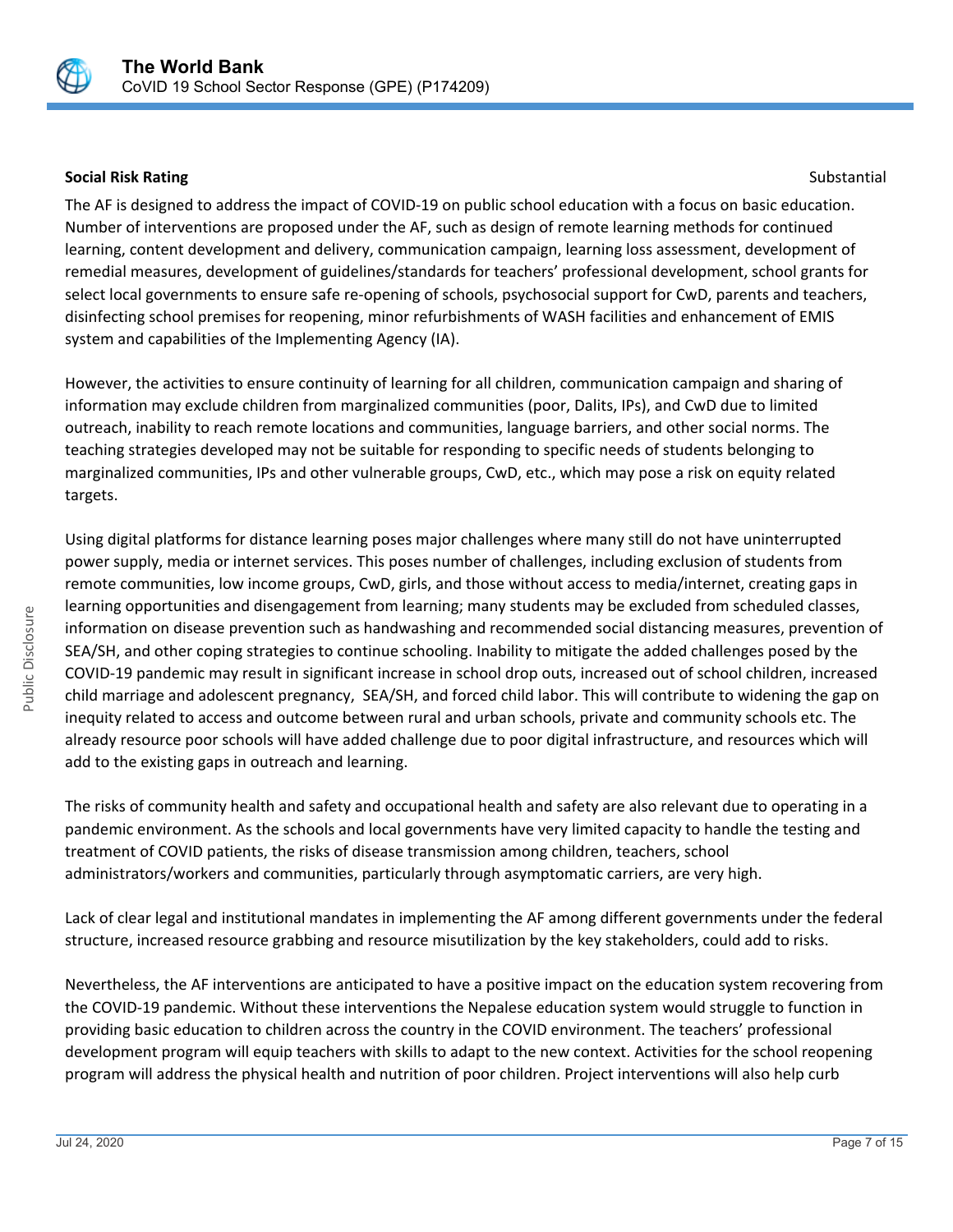

different forms of abuse and violence towards children in a pandemic environment and provide information to students, parents, and communities related to safety practices, and continued education.

#### **B. Environment and Social Standards (ESSs) that Apply to the Activities Being Considered**

#### **B.1. General Assessment**

**ESS1 Assessment and Management of Environmental and Social Risks and Impacts**

#### *Overview of the relevance of the Standard for the Project:*

ESS1 Assessment and Management of Environmental and Social Risks and Impacts

ESS 1 is relevant to the project and it provides Borrower's responsibilities in identifying and managing the E&S risks for the AF. It is also required to understand and assess overall capacity of the Borrower to mitigate and manage potential E&S risks. Based on the description of AF Results Areas identified in the Program Paper, overall E&S risks are expected to be substantial. The activities will include remote learning methods for continued learning, content development and delivery, communication campaign, learning loss assessment and development of remedial measures, development of contents/manual/standards for teachers' professional development, learning packs for children from marginalized background, school grants to select local governments, and for resource classes and special schools, psychosocial support for CwD, parents and teachers, disinfecting school premises for reopening and minor refurbishments of WASH facilities. The nature of the activities under this AF may have some negative environmental and social impacts which have been illustrated in the risk classifications above.

To address the issues, an Environmental and Social Commitment Plan (ESCP) comprising of measures and actions on the Borrower's part has been developed. The ESCP includes a Stakeholder Engagement Plan (SEP) to illustrate ways and means to communicate and engage with Stakeholders. It also includes a Labor Management Procedure (LMP) to address labor related issues. The Environmental and Social Management Framework (ESMF) when prepared will include procedures, impacts, mitigation measures, monitoring and reporting arrangements for related activities to address pollution prevention, management of community health and safety issues, and IPs for inclusion of IP students. Likewise, guidance note provided by WHO on : https://www.who.int/publications/i/item/cleaning-anddisinfection-of-environmental-surfaces-inthe-context-of-covid-19) relating to decontamination/disinfection of schools that have been used as COVID-19 quarantine centers will be followed. The parent SSDP project has been implementing the existing EMF and SMF for the activities executed under this project.

In line with the WB's ESF, Stakeholder Engagement Plan (SEP) prepared for the project includes a three-tier Grievance Redress Mechanism (GRM) system. The GRM will allow all project beneficiaries and stakeholder to bring project related grievances and feedback to the attention of the school authorities on the delivery of intended services and facilities under the AF. Any communities or individuals who believe that they are adversely affected by the project may also submit their grievances to existing project-level grievance redress mechanisms or the World Bank's Grievance Redress Service (GRS).

#### **ESS10 Stakeholder Engagement and Information Disclosure**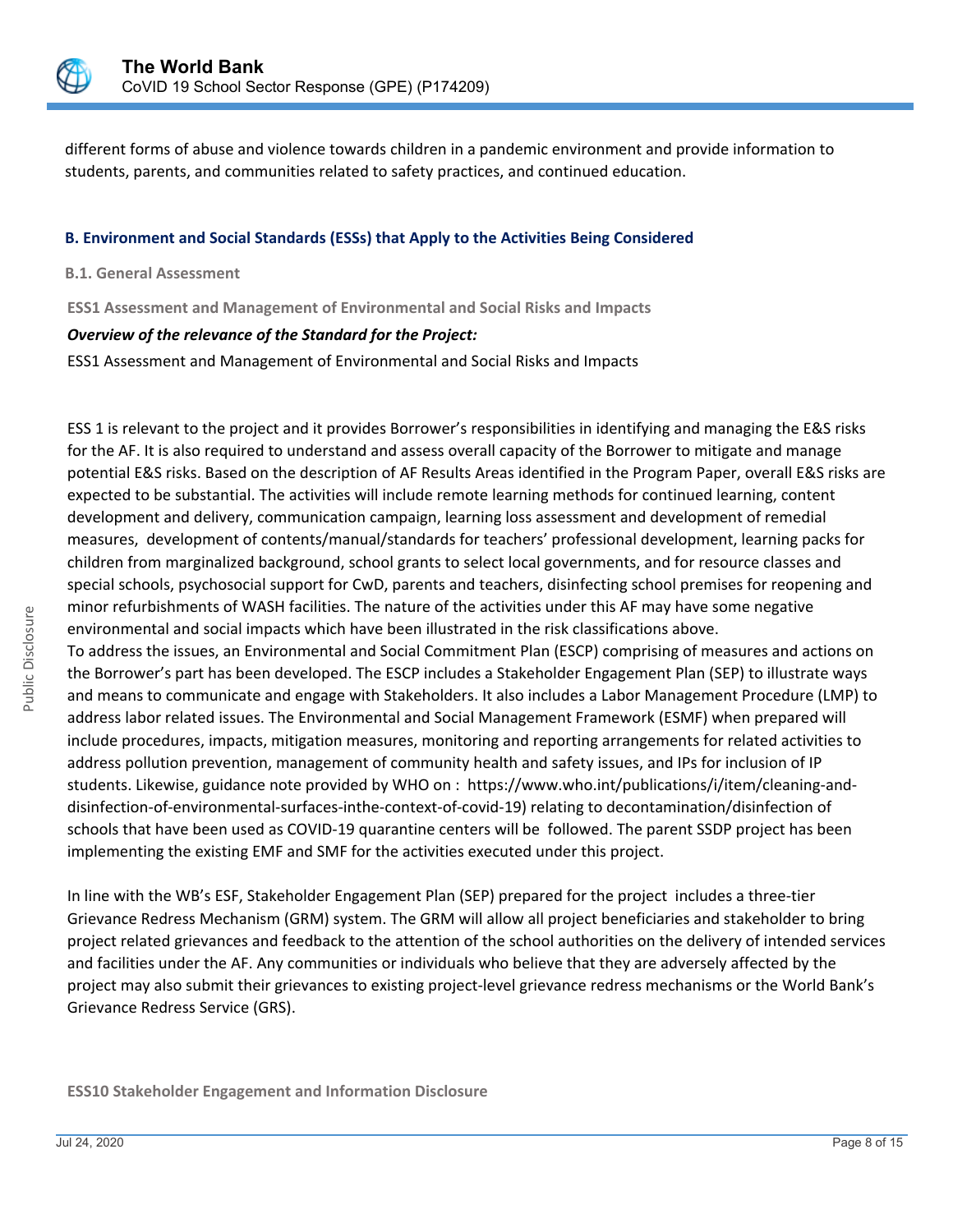

The borrower has identified relevant stakeholders and prepared a preliminary Stakeholder Engagement Plan (SEP) illustrating methods, channels and timing of engagement, feedback and grievance redress mechanism. Consultations and disclosure of information with stakeholders will be at the core for planning and implementation of this IPF AF component. The key stakeholders include officials at the Ministry of Education Science and Technology (MOEST), Center for Education and Human Resource Development (CEHRD), District Education Coordination Units, Education Structures/Units under the Provincial/Local Governments, School Management Committees (SMCs), teachers' organization, students, teachers, parents, other community members, local government representatives and project staff. All stakeholder consultations will be organized keeping in view the risks of potential spread of corona virus diseases among the students and communities. The Project will play key roles to ensure that all consultations are carried out complying GoN and WHO guidelines and provisions made in the SEP, such as minimum gathering, social distancing, wearing masks, use of sanitizers/disinfectants, washing hands, maintaining adequate hygiene/ sanitations and taking adequate food safety measures both in the schools and homes.

The SEP also provides guideline for establishing a clear, safe, accessible procedures to identify and respond to SEA/SH, cases to project GRM.

Given the emergency nature of this operation and the transmission dynamics of COVID-19, consultations during the project preparation phase had to be limited to relevant government officials and local education development experts and institutions working in the education sector mostly at the national level. The SEP was not broadly consulted due to COVID-19 related restrictions on travel, mass gatherings, in person meetings etc. The consultation was carried out with the officials at the MOEST, CEHRD, and individual education experts using remote measures and feedback solicitated. The SEP will be updated 30 days after project effectiveness as more comprehensive consultation approach is adopted at both national and local level using both remote and in person measures as relevant and feasible during implementation.

## **B.2. Specific Risks and Impacts**

**A brief description of the potential environmental and social risks and impacts relevant to the Project.**

## **ESS2 Labor and Working Conditions**

This standard is relevant. The project will not support construction works except for refurbishment of WASH facilities hence the labor mobilization will be nominal. However, the Project will mobilize civil servants, technical firms, individual consultants and consulting firms for developing remote learning system, disinfecting school premises, fitting audio/visual equipment and school sanitation and WASH facilities etc. Considering this, the Project will prepare a Labor management Procedure (LMP) incorporating aspects of National Labour Act 2074 and Labour Rules, 2075 and, non-discrimination and equal opportunity, grievance mechanism to all workers, OHS protocols (especially those working under existing and post COVID-19 situation, using disinfection equipment and chemicals, etc).

## **ESS3 Resource Efficiency and Pollution Prevention and Management**

The project activities related to adverse environmental impacts in the form of effluent and solid waste state are likely due to inefficient use of and unmanaged disposal of waste from printing materials, awareness dissemination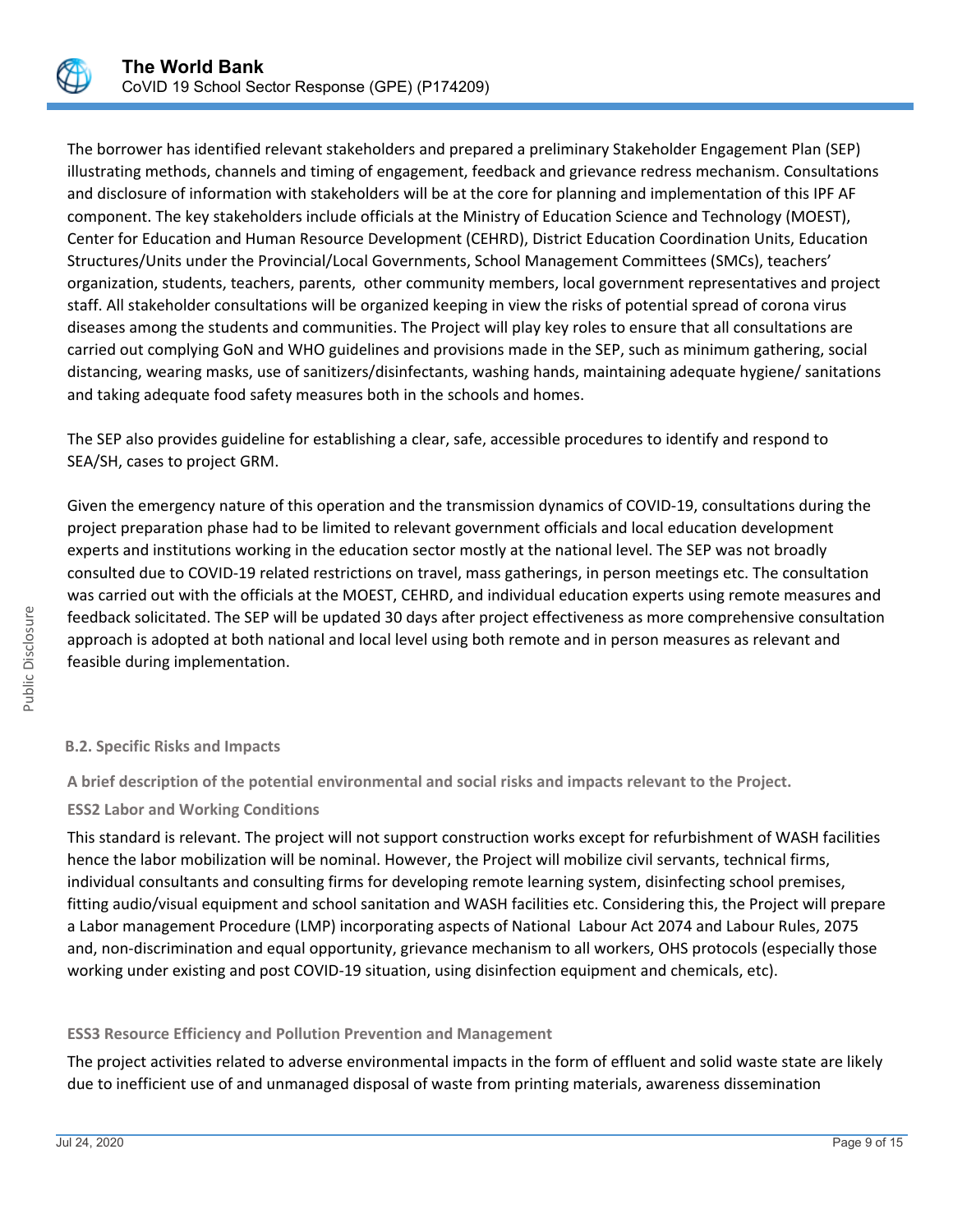

materials/learning resources (poly printed materials, e- wastes) and the effluent containing cleaning (solution containing of detergent/chemical) of all sites facilities including offices, accommodation, canteens, common spaces, and safe disposal of hygiene and sanitation materials waste generated from improvement and rehabilitation of WASH facilities etc. The ESMF will include guidance related to disposal of waste generated and measures for ensuring energy and resource efficiency during refurbishment of WASH facilities. Likewise, screening of the WASH facilities to be rehabilitated and preparation of ESMPs will be carried out as per procedures spelled out in ESMF to address the issues related to water quality and availability .

## **ESS4 Community Health and Safety**

This standard is Relevant. Community health and safety will be of concern considering the use and disposal of disinfectants related to the school sanitization activity, disposal of solid and liquid waste, poor hygiene and sanitary conditions in schools, and SEA/SH risks. Violence Against Children (VAC) are also of concern which includes bullying, teasing, sexual abuse and use of digital platforms as a means for cyber related exploitation and harassment especially of girl students, CwD, and other marginalized children. Children having limited access to online/remote media and those that may require more direct contact are at higher risks of SEA/SH and VAC. The SEA/SH risk assessment of the project was carried out using the World Bank SEA/SH risk assessment tool and the risk came out as moderate. Lack of awareness and preparedness of school staff, teachers, community members to identify and respond to cases are risks associated with the activities proposed.

The proposed AF needs to implement all measures to manage these issues among all stakeholders. Disinfection of the schools prior to opening will require the use of disinfectant as well as PPEs for those employed to disinfecting the school premises. The ESMF will include guidance and protocol in addressing the identified issues. All the aforementioned issues related to community health and safety will be screened and included in site specific ESMPs to be prepared, which will specify the necessary measures for ensuring waste management, management of chemicals and disinfectants and compliance with good labor management practices etc. to avoid and minimize the risk to the community. The ESMF will include a detailed SEA/SH, VAC Prevention and Response Action Plan, outlining potential risks and specific mitigation measures in the preparation, implementation and monitoring phases of the project. The mitigation measures include developing SEA/SH prevention policy and procedures; social norm campaigns around zero tolerance of SEA/SH using discussions, awareness session, posters, social media etc to teachers, students, parents and communities; creating safe spaces and support groups; integrating sessions on SEA/SH and VAC in the teacher/ head-teacher professional development (TPD) program; codes of conduct for teachers and school management staff; build effective system to redress students, staff complaints around SEA/SH.

Civil works, even if they don't engage large labor influx of workers constitute a risk for SEA/SH. The AF will focus on rehabilitation and renovation of existing WASH facilities in schools and will encourage the recruitment of local workers from the communities. The presence of one or few male workers repairing school infrastructure near young students and female teachers, if insufficiently supervised can lead to abuses.

**ESS5 Land Acquisition, Restrictions on Land Use and Involuntary Resettlement**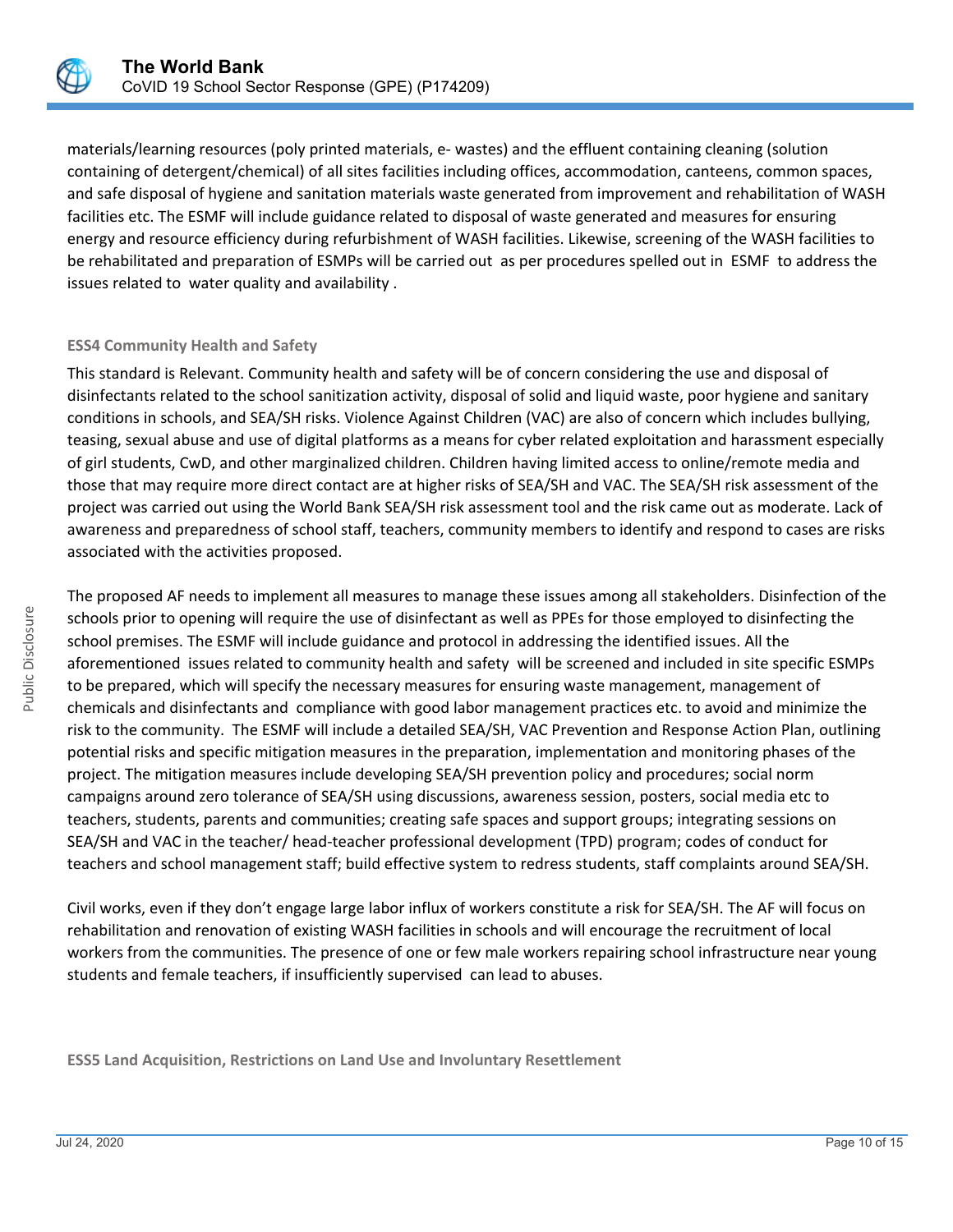

This standard is currently considered Not Relevant. The AF is to support the school sector response to the COVID -19 pandemic. The proposed AF does not involve land acquisition and construction of major facilities. Only minor refurbishment of WASH facilities in the available premises of the schools is envisaged under the AF. Any investment under the AF requiring land acquisition and/ or involuntary resettlement will be excluded for funding through stringent social screening procedures outlined in the ESMF.

## **ESS6 Biodiversity Conservation and Sustainable Management of Living Natural Resources**

This standard is currently considered Not Relevant. Construction or rehabilitation activities related to Biodiversity and Natural Resources are not expected in this AF and all works will be conducted within existing facilities available in Schools. Hence, no impacts on natural habitats and biodiversity are expected. Accordingly, this standard is not considered as relevant.

## **ESS7 Indigenous Peoples/Sub-Saharan African Historically Underserved Traditional Local Communities**

This Standard is Relevant as this is a national project. Indigenous peoples of Nepal are officially defined as Indigenous Nationalities and comprise of about 36 percent of the total 26 million population in 2011. Officially, there are 59 different types of indigenous people which are divided in five categories: (i) endangered ii) highly marginalized iii) marginalized, iv) disadvantaged, and v) advantaged groups. Given the widespread prevalence of indigenous people in Nepal, the World Bank's ESS-7 is applicable to the proposed AF.

There is strong inequality in learning outcomes across districts and by socioeconomic status, ethnicity, and language spoken. This means that there are greater chances of those belonging to IPs bearing inequality in access to quality education as well as access to other learning opportunities.

In order to address the exclusion risks, the AF will use effective information sharing and communication initiatives together with distant learning measures using digital means conceived under Result Area 4. 1 i.e learning portal, TV, Radio, mobile apps, mobile, SMS etc. should be made accessible to all IP students. The learning portal should also consider the specific needs of IP CwDs. CEHRD Measures for safe re-opening, re-entry and retention of children in the schools must be ensured and efforts must be made to deliver all intended services such as timely distribution of free text books, and learning materials, distribution of uniforms, additional scholarships, meals, hygiene and WASH facilities, psychosocial support etc to the IP communities. The development and updating of learning materials for marginalized students to consider the specific needs of students belonging to IP community, especially girls and CwD. The AF will provide full oversights to mitigate any adverse social impacts to the indigenous groups and their children. To avoid any adverse impacts and ensure full inclusion of IPs, the Project will develop a IPPF within 30days of project effectiveness and before the commencement of activities outlining mitigation measures to address any adverse impacts on IPs. The project will also carry out close consultations with key stakeholders during the development of the ESMF to fully address the potential adverse impacts related to IPs and other vulnerable groups as identified by the project due to COVID and develop a mitigation plan. The IPPF will be prepared (and site-specific IPPs as needed) to ensure that IPs benefit from the project in an accessible, culturally appropriate and inclusive manner. Besides the Project will make sure that these communities will have full access to the Project's GRM to file their grievances through different means and at various levels. Capacity building will include the needed staffing as well as training to develop and implement the IPPF/IPPs as per ESS7.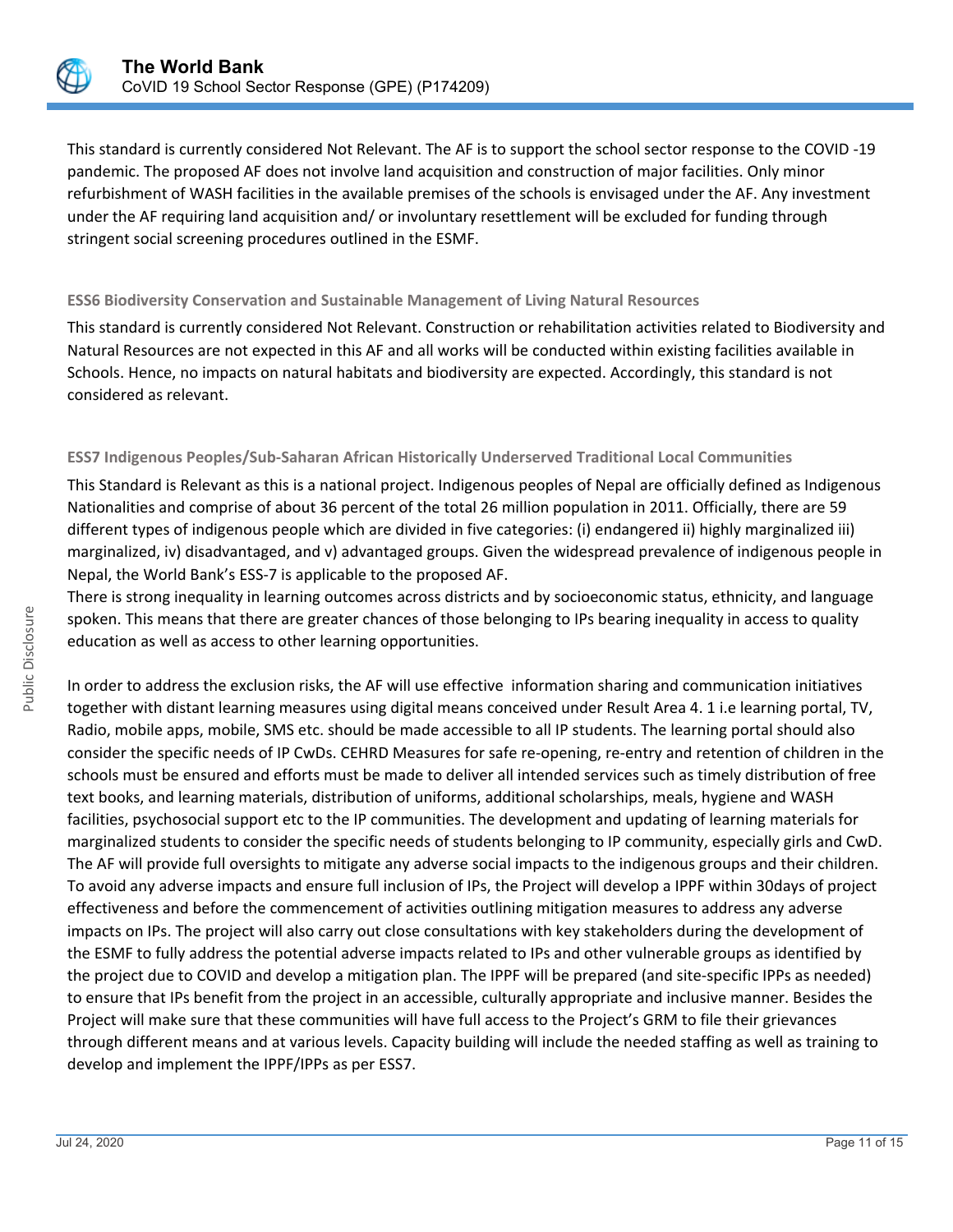

#### **ESS8 Cultural Heritage**

This standard is currently considered Not Relevant as expected sope of AF will not involve construction works, excavation, quarry, or other activities that could have an adverse impact on cultural heritage. Accordingly this standard does not apply.

#### **ESS9 Financial Intermediaries**

There are no financial intermediaries involved in this project.

## **C. Legal Operational Policies that Apply**

## **OP 7.50 Projects on International Waterways** No

## **OP 7.60 Projects in Disputed Areas** No

#### **III. BORROWER'S ENVIRONMENTAL AND SOCIAL COMMITMENT PLAN (ESCP)**

| DELIVERABLES against MEASURES AND ACTIONS IDENTIFIED                                                                                                                                                                                                                                                                                                                                                                                                                 | <b>TIMELINE</b> |
|----------------------------------------------------------------------------------------------------------------------------------------------------------------------------------------------------------------------------------------------------------------------------------------------------------------------------------------------------------------------------------------------------------------------------------------------------------------------|-----------------|
| ESS 1 Assessment and Management of Environmental and Social Risks and Impacts                                                                                                                                                                                                                                                                                                                                                                                        |                 |
| ORGANIZATIONAL STRUCTURE: A Project Coordination Unit will be established within CEHRD to<br>oversee the project activities. The PCU will consist of an environment and social safeguard specialist.<br>CEHRD will supervise and coordinate the overall monitoring and evaluation of E&S matters, and<br>communication of the project. The ES Specialist will be deployed in Project's E&S Unit.                                                                     | 09/2020         |
| Identify and assess the environmental and social risks and impacts of the proposed Project activities, in<br>accordance with ESMF. Incorporate the relevant aspects of this ESCP, including ECCCP and any other<br>required ESHS measures, into the ESHS specifications of the procurement documents. and contracts<br>with contractors and supervising firms. The bidding documents for the contracts will be finalized only<br>after the ESMF is ready.            | 09/2020         |
| Prepare, disclose, adopt, and implement any Environmental and Social Management Plans (ESMPs) or<br>other instruments required for the respective Project activities based on the assessment process, in<br>accordance with the ESSs, the ESMF, the EHSGs including the relevant WHO guidelines on COVID 19<br>and Framework for Reopening School (UNICEF/World Bank), COVID 19 Education Cluster Sector<br>Contingency Plan 2020 in a manner acceptable to the Bank |                 |
| Exclude the following type of activities as ineligible or financing under the Project:<br>Activities that may cause long term, permanent and/or irreversible (e.g. loss of major natural habitat)                                                                                                                                                                                                                                                                    |                 |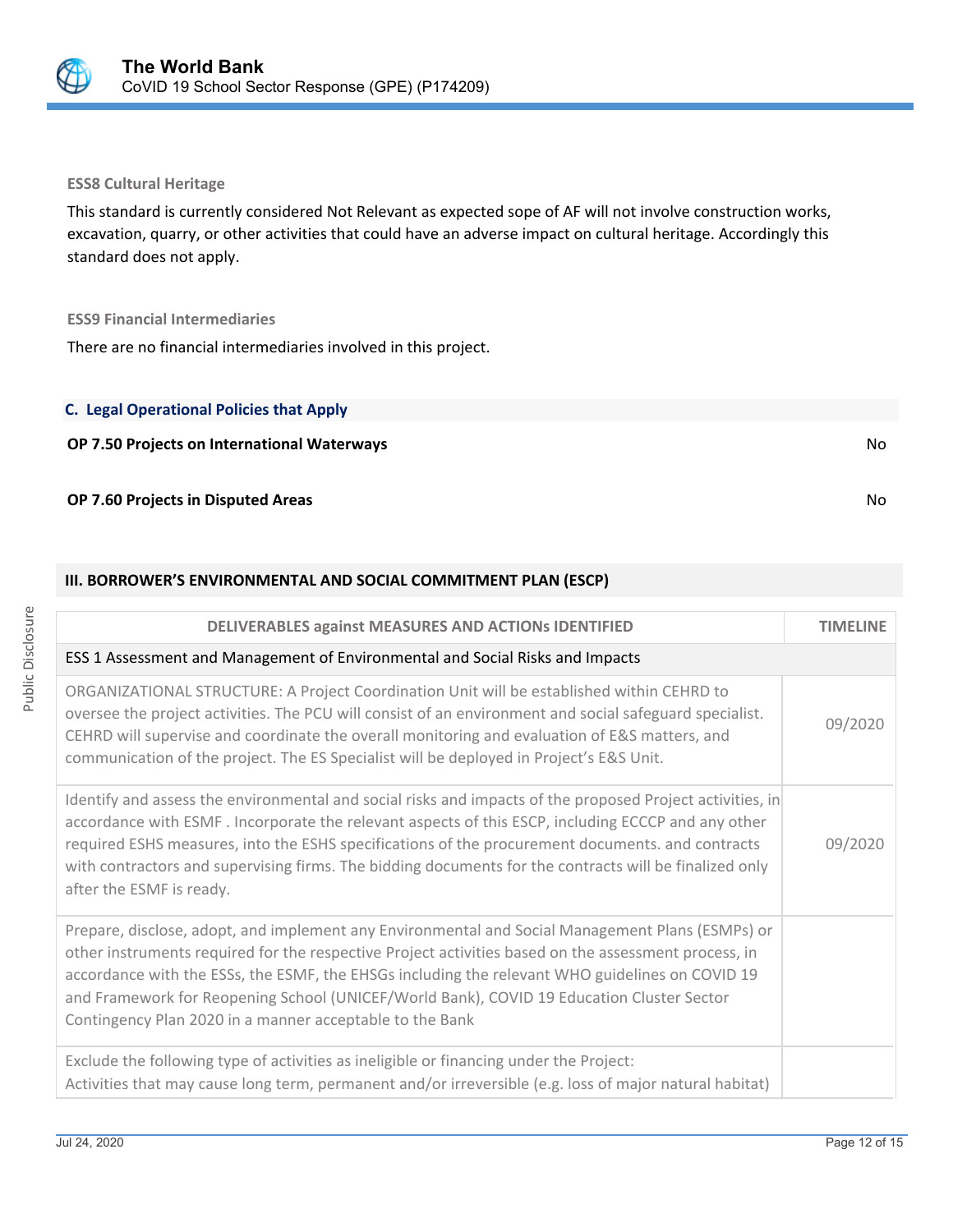

| adverse impacts; long term, permanent and /or irrepressible adverse impacts; that may affect lands or<br>rights of indigenous peoples or other vulnerable minorities; that may involve permanent resettlement<br>or land acquisition leading to physical or economic displacement |         |  |  |
|-----------------------------------------------------------------------------------------------------------------------------------------------------------------------------------------------------------------------------------------------------------------------------------|---------|--|--|
| ESS 10 Stakeholder Engagement and Information Disclosure                                                                                                                                                                                                                          |         |  |  |
| STAKEHOLDER ENGAGEMENT PLAN: Prepare, disclose, adopt and implement a Stakeholder<br>Engagement Plan (SEP) consistent with ESS10, in a manner acceptable to the Bank.                                                                                                             | 09/2020 |  |  |
| GRIEVANCE MECHANISM: Accessible grievance arrangements shall be made publicly available to<br>receive and facilitate resolution of concerns and grievances in relation to the Project, consistent with<br>ESS10, in a manner acceptable to the Bank.                              | 09/2020 |  |  |
| <b>ESS 2 Labor and Working Conditions</b>                                                                                                                                                                                                                                         |         |  |  |
| The Project shall be carried out in accordance with the applicable requirements of ESS2, in a manner<br>acceptable to the Bank, including through, inter alia, implementing adequate occupational health and<br>safety measures.                                                  |         |  |  |
| The Recipient shall adopt and implement Labor Management Procedures (LMP) incorporating the<br>relevant requirements of ESS2.                                                                                                                                                     | 09/2020 |  |  |
| Occupational Health and Safety (OHS) measures: adopt, implement and update the OHS measures in<br>line with LMP and WHO guidelines on COVID-19 in a manner acceptable to the Bank.                                                                                                | 09/2020 |  |  |
| ESS 3 Resource Efficiency and Pollution Prevention and Management                                                                                                                                                                                                                 |         |  |  |
| Relevant aspects of this standard shall be considered, as needed, under action 1.2 above, including,<br>inter alia, measures to: manage hygiene and sanitation materials waste generated from improvement<br>and rehabilitation of WASH facilities and health                     |         |  |  |
| While re-opening Schools/improving existing and/or constructing WASH facilities, the Recipient shall<br>ensure adoption of water quality and efficiency measures consistent with ESS3, guided by ESMF and<br>national laws.                                                       |         |  |  |
| ESS 4 Community Health and Safety                                                                                                                                                                                                                                                 |         |  |  |
| Relevant aspects of this standard shall be considered, under action 1.2 above, including, inter alia,<br>preparation, adoption and implementation of measures to: minimize the potential for community<br>exposure to communic. diseases particularly COVID 19.                   |         |  |  |
| Measures and action to assess and manage specific risks and impacts to the community arising from<br>Project activities will be implemented in accordance with the ESMF and relevant national laws. ESMPs<br>to include community health and safety plan.                         | 09/2020 |  |  |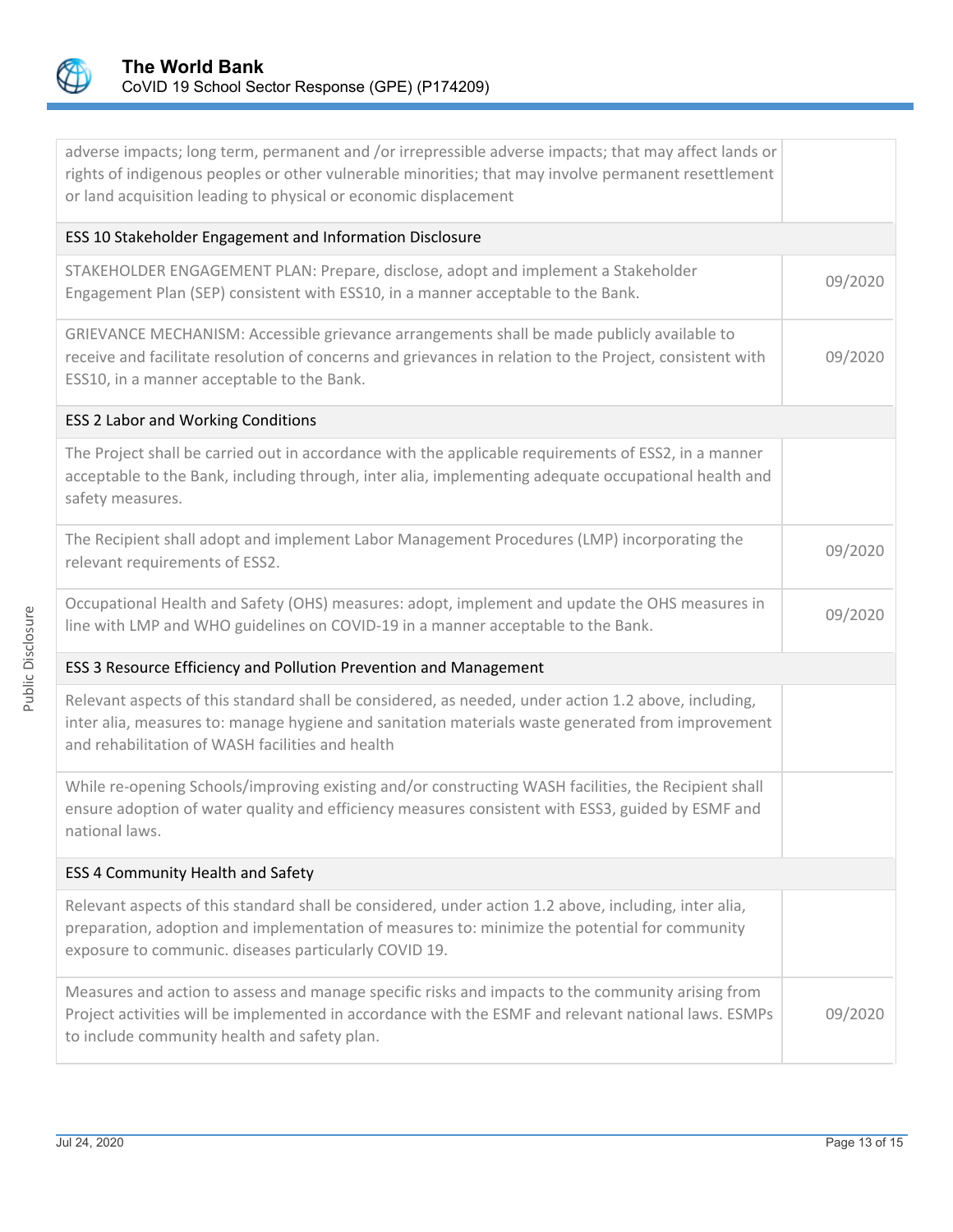

| The Recipient will ensure training to educating parents, caregivers and communities on disease<br>prevention for safe and sustained re-opening of schools and motivating students (CWD and adolescent<br>girls) to return to school. |         |  |  |
|--------------------------------------------------------------------------------------------------------------------------------------------------------------------------------------------------------------------------------------|---------|--|--|
| Assess SEA/SH risks, VAC and prepare SEA/SH Action Plan covering student, staff, workers and<br>communities.                                                                                                                         | 09/2020 |  |  |
| ESS 5 Land Acquisition, Restrictions on Land Use and Involuntary Resettlement                                                                                                                                                        |         |  |  |
| Not Relevant                                                                                                                                                                                                                         |         |  |  |
| ESS 6 Biodiversity Conservation and Sustainable Management of Living Natural Resources                                                                                                                                               |         |  |  |
| Not Relevant                                                                                                                                                                                                                         |         |  |  |
| ESS 7 Indigenous Peoples/Sub-Saharan African Historically Underserved Traditional Local Communities                                                                                                                                  |         |  |  |
| Relevant aspects of this standard shall be considered, as needed, under action 1.2 above.                                                                                                                                            | 09/2020 |  |  |
| An Indigenous Peoples Plans Framework (IPPF) will be developed consistent with the requirements of<br>ESS <sub>7</sub>                                                                                                               | 09/2020 |  |  |
| <b>ESS 8 Cultural Heritage</b>                                                                                                                                                                                                       |         |  |  |
| N/A                                                                                                                                                                                                                                  |         |  |  |
| <b>ESS 9 Financial Intermediaries</b>                                                                                                                                                                                                |         |  |  |

Public Disclosure Public Disclosure

**B.3. Reliance on Borrower's policy, legal and institutional framework, relevant to the Project risks and impacts**

**Is this project being prepared for use of Borrower Framework?** No

## **Areas where "Use of Borrower Framework" is being considered:**

N/A

## **IV. CONTACT POINTS**

| <b>World Bank</b> |  |
|-------------------|--|
|-------------------|--|

| Contact:      | Karthika Radhakrishnan    | Title: | <b>Senior Education Specialist</b> |
|---------------|---------------------------|--------|------------------------------------|
| Telephone No: | 5770+6261 / 977-1-4236261 | Email: | knair@worldbank.org                |
| Contact:      | Maya Sherpa               | Title: | Economist                          |